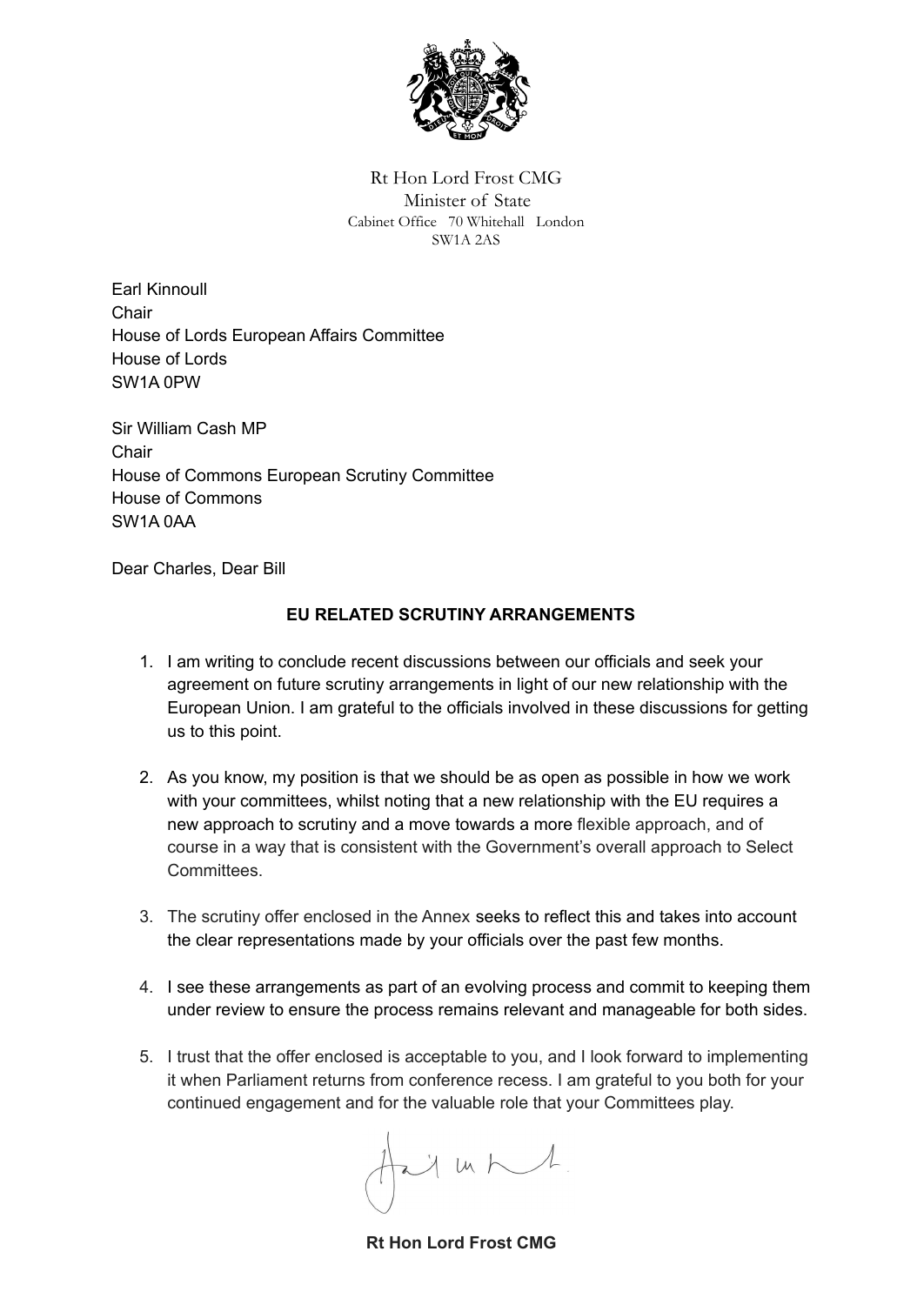#### **Annex**

## **Final Government Offer On Scrutiny Of EU-related Business By The EU Scrutiny Committees**

# **1. Scrutiny of the Withdrawal Agreement (excluding the Northern Ireland Protocol)**

We are committed to:

- Issuing WMSs before and after WA Joint Committee (WAJC) meetings.
- Providing EMs on European Council Decisions that establish the EU position for the WAJC, before meetings wherever possible.
- Providing official-level briefings to the Committee teams in advance of all Joint Committee meetings, setting out a more in-depth UK position on agenda items and our approach to the discussion. We can also provide a post-WAJC meeting read-out.
- Ministerial appearances before the Committee and ad hoc official-level briefing as required.
- Sharing provisional agendas of WA SC meetings in advance (on a confidential basis, unless co-chairs agree to publish them).
- Sharing the WA Annual Report before publication, subject to co-chairs agreeing to publish. The first report was shared with both Committees on 18 June.
- Consulting with Committee Clerks on submission of EMs on new or amended EU law that has a direct effect on the UK under the WA.
- A Ministerial oral statement following publication of the two reports by the Commission and the Independent Monitoring Authority on the implementation of the citizens' rights chapter of the WA in early 2022.
- Reporting on the UK's outstanding financial liabilities under the financial settlement and on payments to the EU each year through the annual European Union Finances Statement.
- Writing to the chairs in advance of requesting the establishment of an arbitration panel under the Agreement.
- Issuing WMSs following the establishment of an arbitration panel and after any CJEU rulings made under the WA, and issuing an annual report on disputes raised at the WAJC.

# **2. Scrutiny of the Northern Ireland Protocol**

We are committed to:

- Continuing the submission of EMs on EU proposals which amend or replace existing proposals that fall under scope of the NI Protocol (including tertiary legislation) and new EU proposals falling under the scope of Protocol when agreed by the Joint Committee.
- Consulting with the Clerks of the Committee on whether an EM should be provided when the UK is informed of any draft EU legislation through the JCWG which the EU have indicated they would like to add to the NIP Annexes under the Article 13(4) processes. Any agreement to share an EM is on the understanding that we would not be able to share anything that might reveal our negotiating position ahead of the relevant Joint Committee meeting.